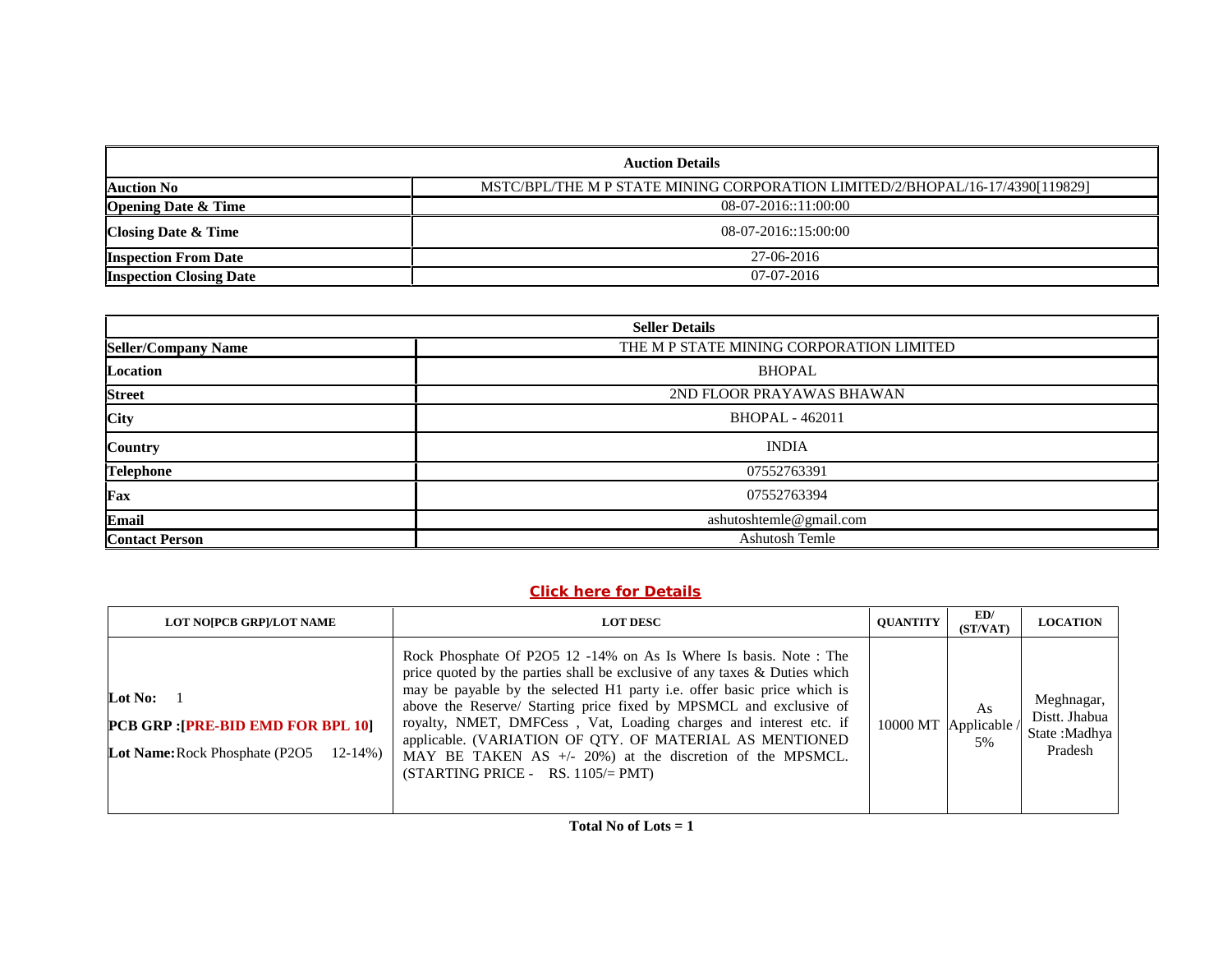# **SPECIAL TERMS & CONDITIONS of e-Auction for sale of "Rock Phosphate" Lying at Meghnagar, Distt. Jhabua(M.P.)**

#### THE e-AUCTION SALE IS GOVERNED BY THE GENERAL TERMS & CONDITIONS (GTC), BUYER SPECIFIC TERMS & CONDITIONS (BSTC) AND SPECIAL TERMS & CONDITIONS (STC) OF THE e-AUCTION. IN CASE OF ANY CONFLICT OR DIFFERENCES AMONG ANY PROVISIONS OF GTC, BSTC & STC, THE PROVISIONS OF STC WILL PREVAIL OVER OTHERS IN THE PARTICULAR e-AUCTION.

I. ELIGIBILITY CRITERIA:

Interested bidders are required to submit documents pertaining to eligibility criteria as per Clause No. 3.1.

II. Other bidding related details are mentioned in the table below :

| e-Auction Details          |                                                                                              |  |
|----------------------------|----------------------------------------------------------------------------------------------|--|
| <b>Product Description</b> | Rock Phosphate available at MPSMCL Meghnagar Mines on as is where is basis with P2O5 12-14%. |  |
| <b>le-auction Date</b>     | 108/07/2016                                                                                  |  |
| <b>le-auction Time</b>     | 11:00 A.M. to 3:00 P.M.                                                                      |  |
| <b>Supply period</b>       | <b>45 DAYS</b>                                                                               |  |
| e-auction Quantity         | 10000.00 MT (QTY. VARIATION +/- 20%) at the discretion of MPSMCL                             |  |
| <b>Starting Price</b>      | Rs. 1105/- per M.T. Basic Price                                                              |  |
| <b>Pre-Bid EMD</b>         | RS. 2.5 LAKHS                                                                                |  |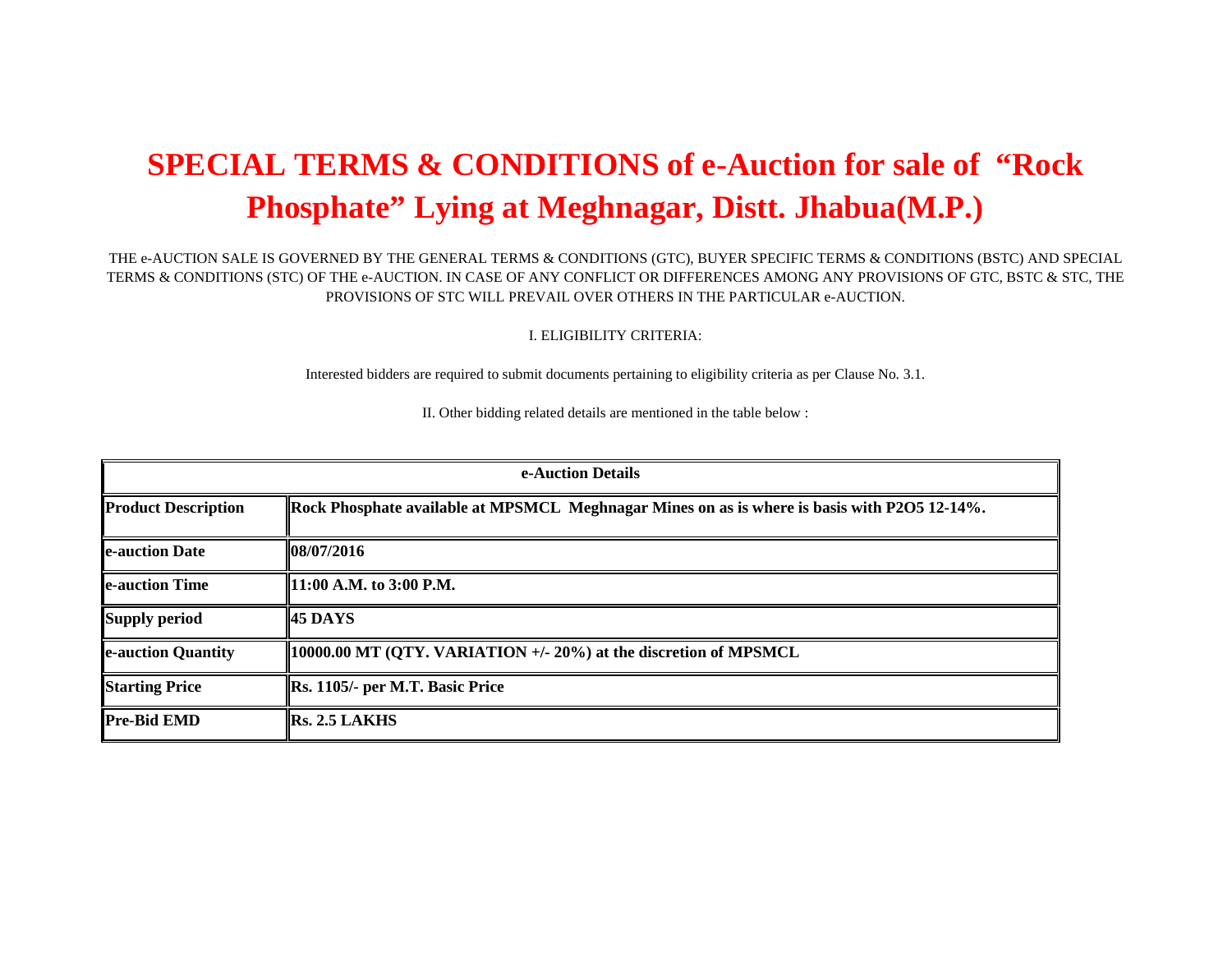| <b>Payment Schedule</b> | Successful bidders shall arrange to make payment for minimum 33% of the Total value within 7 days from the        |
|-------------------------|-------------------------------------------------------------------------------------------------------------------|
|                         | date of intimation as regards acceptance of price by MPSMCL/MSTC. The balance payment shall be made               |
|                         | within 20 days of date of issue of release order for 33% of offered quantity by MPSMCL. On receipt of such        |
|                         | payment, MPSMCL shall issue Release Order for the balance quantity.                                               |
|                         | Buyer will mandatorily ensure lifting of entire allotted materials within the stipulated supply period (i.e. 45   |
|                         | DAYS) to avoid forfeiture of Security Deposit. Buyer will also submit their material lifting plan well in advance |
|                         | to the authorized person of MPSMCL at Meghnagar for procedural convenience.                                       |
|                         | No RO will be released for material for which payment has not been received.                                      |

IV. All the bid offers received in the e-Auction will be valid till the issuance of Sale Intimation Letter or 15 days, whichever is later.

THE TERMS & CONDITIONS INCLUDING THE LIST OF MATERIAL APPEARING ON THE DATE OF E-AUCTION IS FINAL AND BINDING ON THE PARTICIPANT BIDDERS. THE SAME MAY PLEASE BE DOWNLOADED FOR ANY FURTHER REFERENCE.

**1. The M.P.STATE MINING CORPORATION LTD. BHOPAL (Contact Person : Shri Ashutosh Temle S.DGM (Mines) Meghnagar\_PH. 0755-2763391/92, FAX No. 0755-2763394 and 07390-284403, 284453 ( FAX). MPSMCL, the Owner/Seller, will be hereinafter referred to as PRINCIPAL.**

**and MSTC Ltd., the Selling Agent of the PRINCIPAL, having its office at Bhopal will be hereinafter referred to as MSTC (Contact Person : Shri S.K.TIWARY, MANAGER, PH.0755-2570664, 2552241, FAX.4075720). Wherever the word buyer is indicated, it will be referred to as successful bidder.**

2. The General Terms & Conditions (GTC) displayed on the e-Auction Website of MSTC shall be construed to be an integral part of the offer and the Bidder may like to download the same for their record. However, in case of any conflict between the STC and GTC, the STC shall prevail.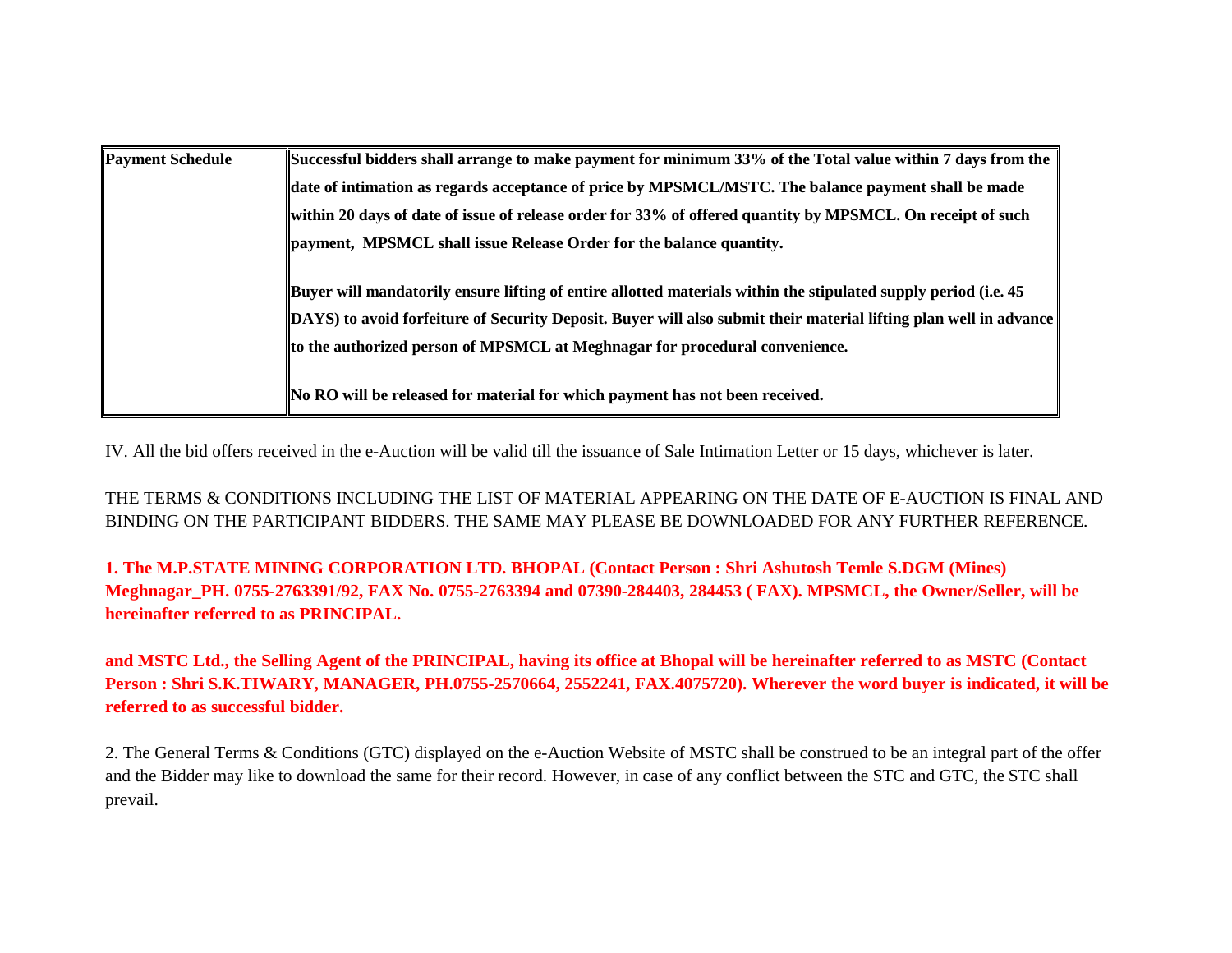3. List of documents to be submitted at MSTC's end prior to participating in the e-Auction.

\* INTERESTED BIDDERS PARTICIPATING IN THE E-AUCTIONS OF ROCKPHOSPHATE FROM MPSMCL, Meghnagar ARE REQUIRED TO SUBMIT THE BELOW MENTIONED DOCUMENTS.

3.1 PRE-BID EMD: Rs 2.5 LAKHS (RUPEES TWO LAKHS FIFTY THOUSAND) only.

(4) MODE OF DESPATCH/LOADING CHARGES/MOISTURE REBATE:

4.1 A. MODE OF DESPATCH:-The material will be for dispatches through road only by trucks/tippers from Meghnagar Rock phosphate Mines, Meghnagar, Dist. Jhabua (MP)

B. LOADING CHARGES: - Loading and Transportation to be arranged by successful bidder and entire expenses in this regard are to be borne by them.

C. MOISTURE REBATE: - Rebate allowed on moisture exceeding 3% by weight, determined at the time of dispatch of minerals.

4.2 Bidders/Buyers will be permitted to visit the Rock phosphate Mines, Meghnagar except on holidays, during the working hours of all working days between 8:00 AM to 3:00 PM. However Stock Material shall be available for pre-bid inspection from date of e- auction notice till the day preceding the auction date.

Auction Details of Meghnagar Rock Phosphate is enclosed.

(5) Bidding Process:

5.1 The registered Bidders shall be required to record their acceptance after login, of the Terms & Conditions of the e-Auction before participation in the actual Bidding Process.

5.2 Before participating in e-Auction, bidders are required to satisfy themselves with the quality of Rock phosphate being offered for sale.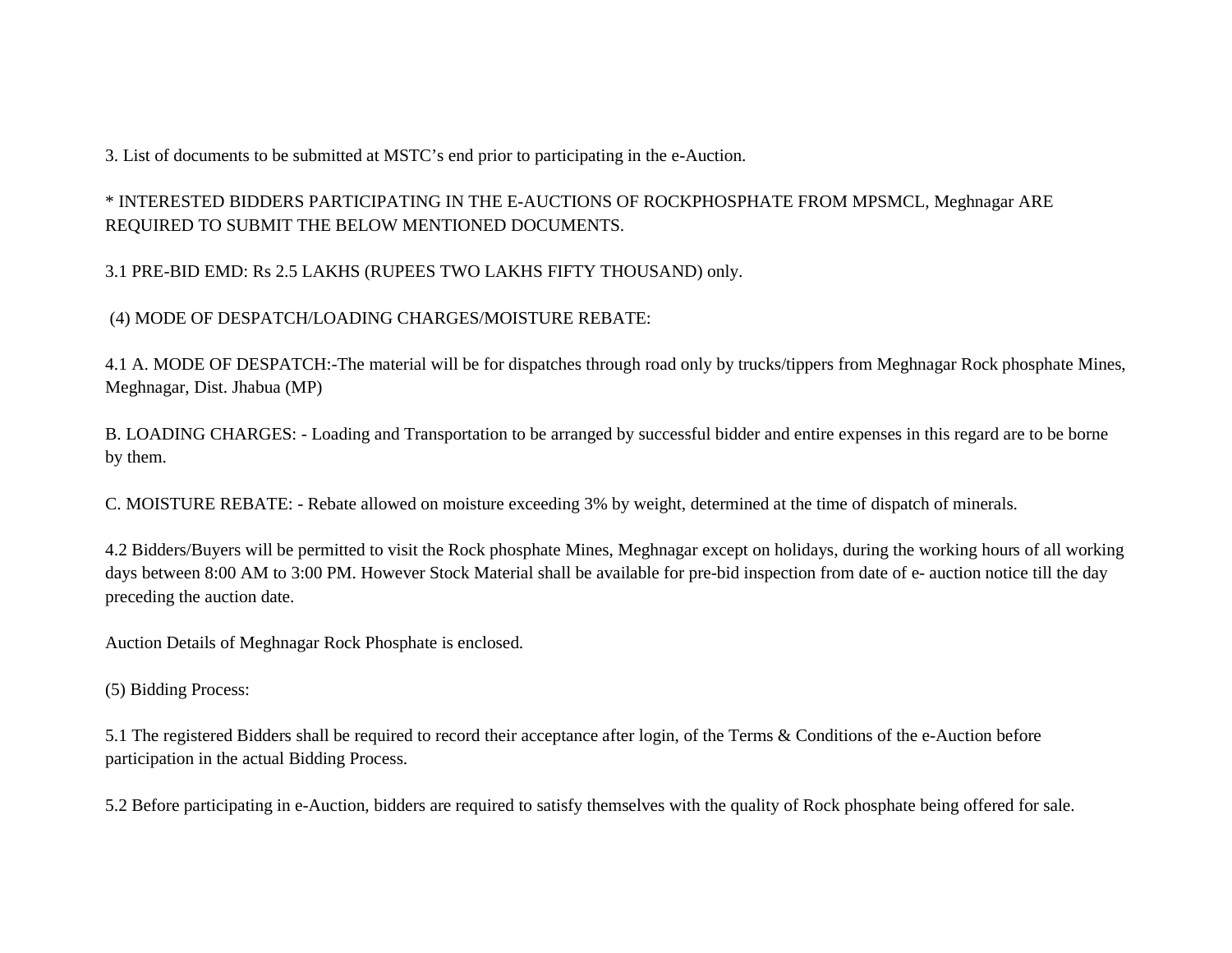5.3 The Bidders while bidding shall quote their "Bid Price" above the Reserve/Starting price per MT of Rock phosphate in Indian Rupee as base price on Ex-Meghnagar Mines basis, Exclusive of Royalty, Loading Charges, Cess, Vat and interest, NMET and DMF and other taxes applicable to such sale etc if applicable.

5.4 Tax / VAT shall be charged extra as applicable. 'C' form is acceptable and are to be submitted in advance in the absence of which Release Order shall be issued at prevailing full rate of vat and the difference shall be retained in cash for that particular sale and shall be credited back to the buyer's account on receipt of 'C' form in original.

5.5 The date, time and period of e-Auction as notified in advance including closing time on portal of M/s. MSTC Limited shall be adhered to except in the event of force majeure. However, the closing time of e-Auction will be automatically extended up to last Bid time, plus 10 minutes, so that opportunity is given to other Bidders for making an improved Bid.

5.6 The Reserve/Starting price of this e-Auction shall be Rs.1105/- per MT. Bidders shall be free to bid above the reserve price. Further the bidder shall offer successive bids (per MT) in the increment of Rs.1/- (Rupees One only) during the normal e-Auction period and the extended period.

(6) Post e-Auction Process:

6.1 Each successful bidder will be intimated through e-mail by MSTC Limited however, it will be the responsibility of the bidder to personally see and download the result displayed on website of M/s MSTC Ltd. (www.mstcecommerce.com) after close of e-Auction.

6.2 The successful bidders will be required to deposit value of quantity with MPSMCL strictly as per Clause 7 of the terms of payment after the intimation by MPSMCL/MSTC.

6.3 The Pre-Bid EMD Rs. 02.50 Lakhs (RUPEES TWO LAKH FIFTY THOUSAND ONLY) shall not be treated as an adjustment towards material value, but would stand converted into a 'Security Deposit (SD)' for performance of the bidders towards completion of the said transaction and the said SD would be retained with MPSMCL and the same will be released without any interest, after the successful lifting of the entire material awarded and to the satisfaction of MPSMCL.

(7) Terms of Payment: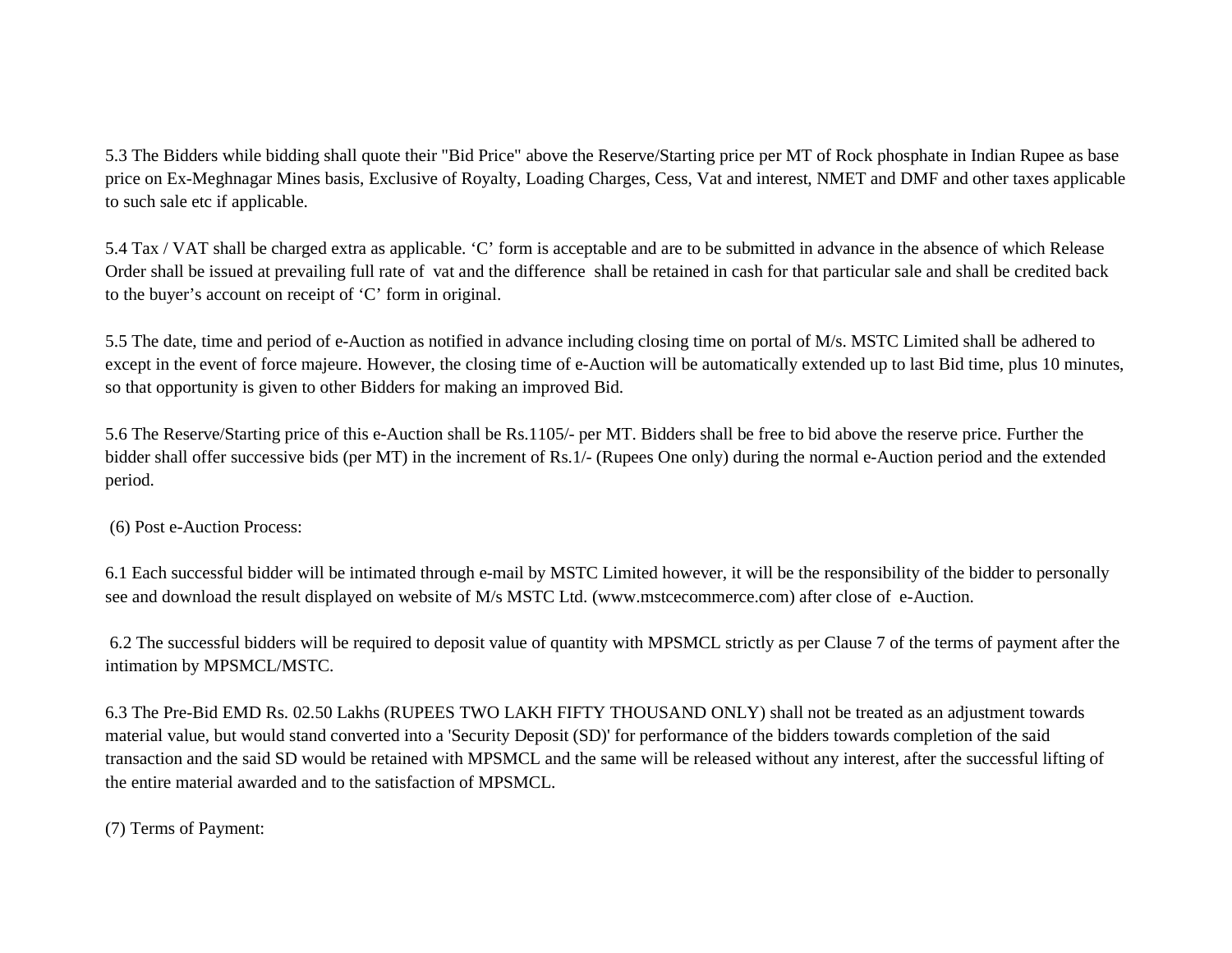7.1. Successful bidder /buyer are advised to make payment arrangement as under:-

A. Furnish payment equivalent to 33% of material value within 7 days from the date of intimation by MPSMCL/MSTC.

The balance payment shall be made within 20 days of date of issue of release order for 33% of offered quantity of mineral and buyer will mandatorily ensure lifting of entire allotted materials within the stipulated supply period (i.e. 45 DAYS) to avoid forfeiture of Security Deposit. No RO will be released for material as regards which payment has not been received.

B. The total quantity (with qty. variation +/- 20% at the discretion of MPSMCL) offered in this e-Auction will have to be lifted by successful bidder within 45 DAYS from date of intimation by MPSMCL/MSTC. Failure to do so shall result in forfeiture of security deposit by MPSMCL as per clause 10.

7.2 Refund of Security Deposit: The security deposit would be refunded, on request of the successful bidder, only after completion of applicable lifting period and physical lifting of Rock phosphate after deducting for any loss or damages caused to MPSMCL's property, while lifting the Rock phosphate. However, in the event of default in performance by the bidder, the provision of forfeiture of the 'Security Deposit' as stipulated in Clause 10, would be applicable and invoked by MPSMCL.

7.3 The Rock phosphate value as in Clause 7.1 above shall be deposited by way of DD/PO drawn in favour of "THE MADHYA PRADESH STATE MINING CORPORATION LIMITED" payable at Meghnagar. The buyers shall also have the option of making e-Payment through NEFT/RTGS.

The bank details of M/s MPSMCL is:

# **" THE MADHYA PRADESH STATE MINING CORPORATION LIMITED" payable at Meghnagar S.B.I. current account No. 11509529093 , IFS Code : SBIN0004581, Station Road Tehsil Thandla, Disst. Jhabua**

(8) Procedure of Rock phosphate Delivery

8.1 The delivery period to complete the lifting of the entire bid quantity shall be FORTY FIVE DAYS from the date of intimation by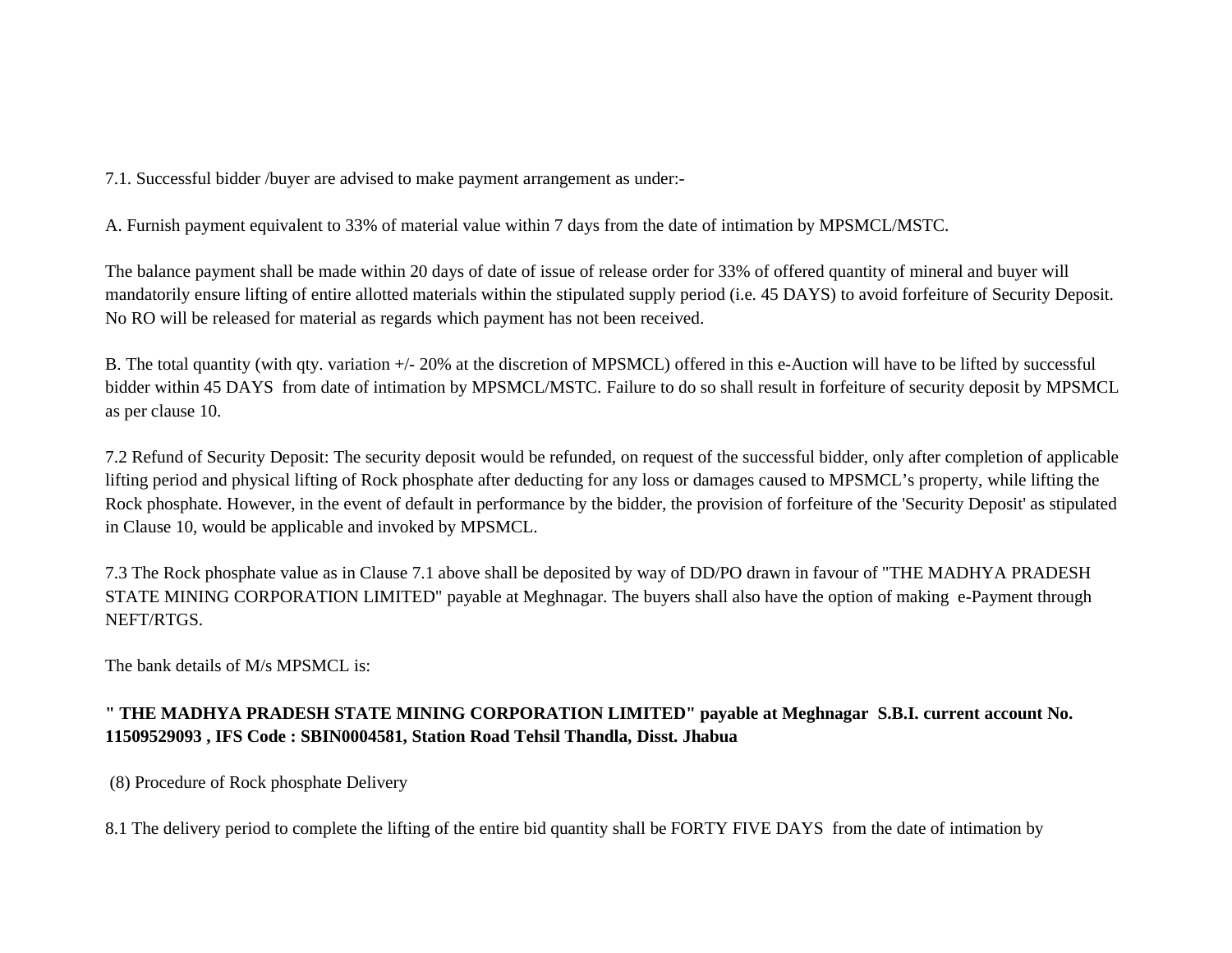### MPSMCL/MSTC.

8.2 MPSMCL shall issue separate Release Orders to the successful bidders in terms of Clause (7) after realization of payment. The Buyer has to submit the option through a Sale / Delivery Order mentioning the destination and the Release Order issued by MPSMCL would indicate the same accordingly along with the destination.

8.3 It is the responsibility of the Bidder/Buyer to take delivery of the rock phosphate from the mines, strictly adhering to the safety precautions and the provisions of Environment Protection Act. The loading of the Rock phosphate into the trucks arranged by the buyer's will be done by the buyer himself. Transportation of Rock phosphate to the buyer's premises shall be the sole responsibility of the buyer only, at their own cost and they shall fully ensure the safety rules as well as prevent any spillage causing pollution issues.

8.4 The Quality of the Rock phosphate will be determined as per the analysis carried out at MPSMCL Laboratory / Laboratory authorized by MPSMCL which would be final and binding. The Quantity of the Rock phosphate for billing and all other purposes will be determined as per net weight recorded at Meghnagar Rock phosphate mines weigh-bridge or any other place as prescribed by MPSMCL.

(9) Refund of EMD for Unsuccessful bidders: In case of unsuccessful bidders, pre-Bid EMD shall be refunded by MSTC Limited after the e- Auction is over, on the bidder's request. The unsuccessful bidders need to mail their Bank account details for the same at mstcbhopal@mstcindia.co.in.

(10) Forfeiture of Security Deposit: The security deposit of the successful Bidders will be liable for forfeiture in the following cases:-

10.1 If the successful bidders do not lift the bid quantity within the stipulated period, the security deposit of Rs. 02.50 Lakhs (RUPEES TWO LAKH FIFTY THOUSAND ONLY ), would be forfeited.

10.2 If the Buyer denies taking the material in writing after issuance of Release Order, security deposit of Rs. 02.50 Lakhs (RUPEES TWO LAKH FIFTY THOUSAND ONLY ), shall stand forfeited.

(11) ROYALTY, TAXES, DUTIES AND CLEAN ENERGY CESS:

11.1 Royalty will be extra as applicable from time to time as declared by Central Govt. /Statutory authorities. NMET and DMF shall be charged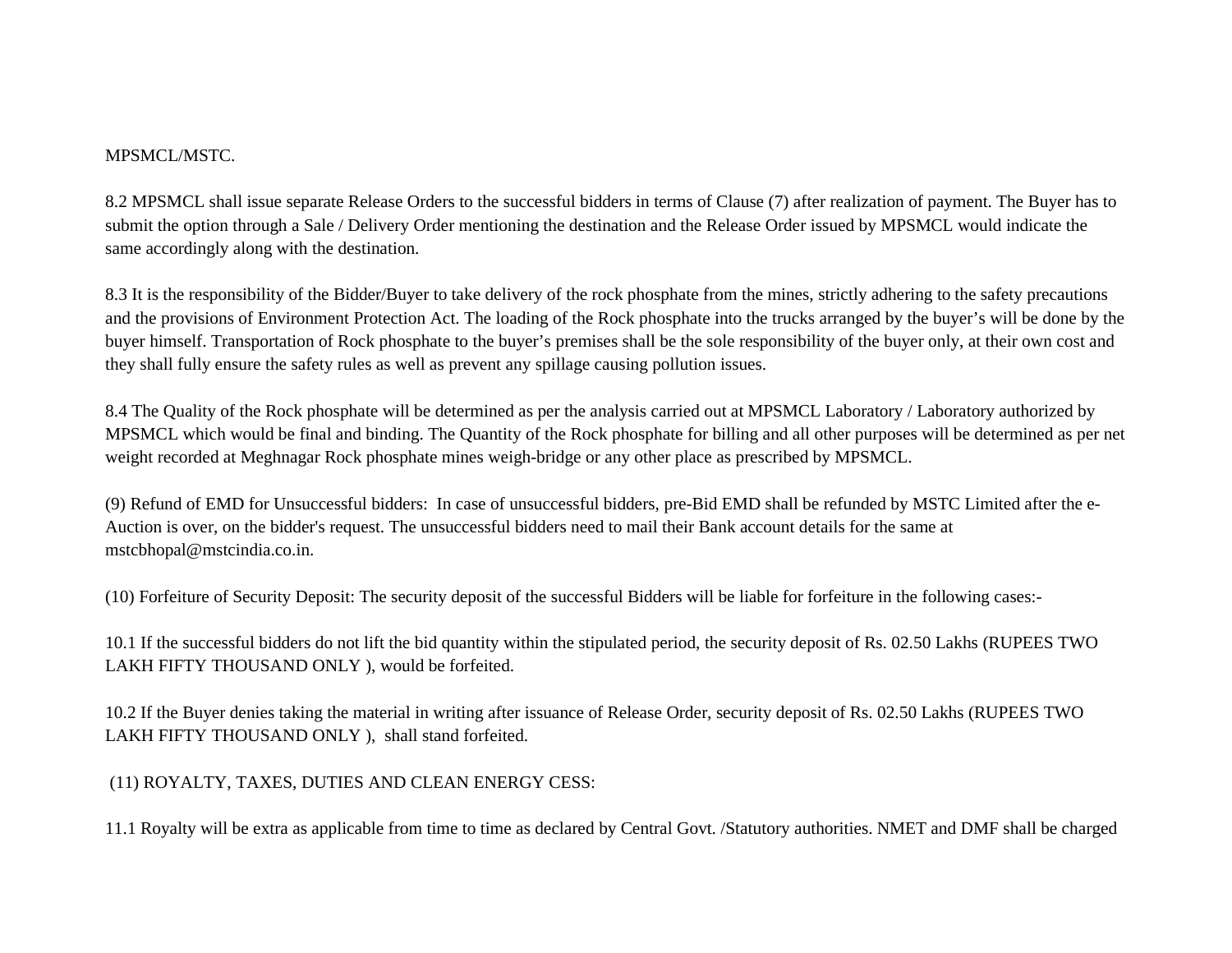#### as applicable.

11.2 Sales Tax / VAT shall be charged extra as applicable. 'C' forms are to be submitted in advance. 3 % CST amount shall be retained in cash till receipt of 'C' form.

11.3 Any revision in duties, taxes, levies etc. by the Govt. shall be passed on to the buyers.

(12) General Terms & Conditions:

12.1 The Rock phosphate procured under e-Auction is for use within the country and not for Export.

12.2 All terms and conditions of Scheme are subject to force majeure conditions as applicable.

12.3 Bidders must always ensure to keep their email address valid. In any case Buyers cannot be absolved from fulfilling the responsibility of compliance of any of the terms and conditions herein including payment terms due to non-receipt of emails from MSTC Limited.

12.4 Bidders must be extremely careful to avoid any error in bidding (whether typographical or otherwise) and they are fully responsible to check and rectify their bid before submitting their Bid into the live-Auction floor by clicking the "Bid" button.

12.5 There is no provision for bidding in decimals. The Bidder shall be solely responsible for all consequences arising out of the bid submitted by them (including any wrongful bidding by them) and no complaint/representation will be entertained by MSTC Limited/ MPSMCL in this regard.

12.6 The decision of the Managing Director of MPSMCL in matters related to this e-Auction shall be final and binding on the bidders/Buyers.

12.7 Quantity mentioned in notice is only indicative and may undergo a change depending on factors like actual availability of Rock phosphate etc.

12.8 Notwithstanding anything contained in the e-Auction sale notice or advertisement issued as to description and particulars of material put up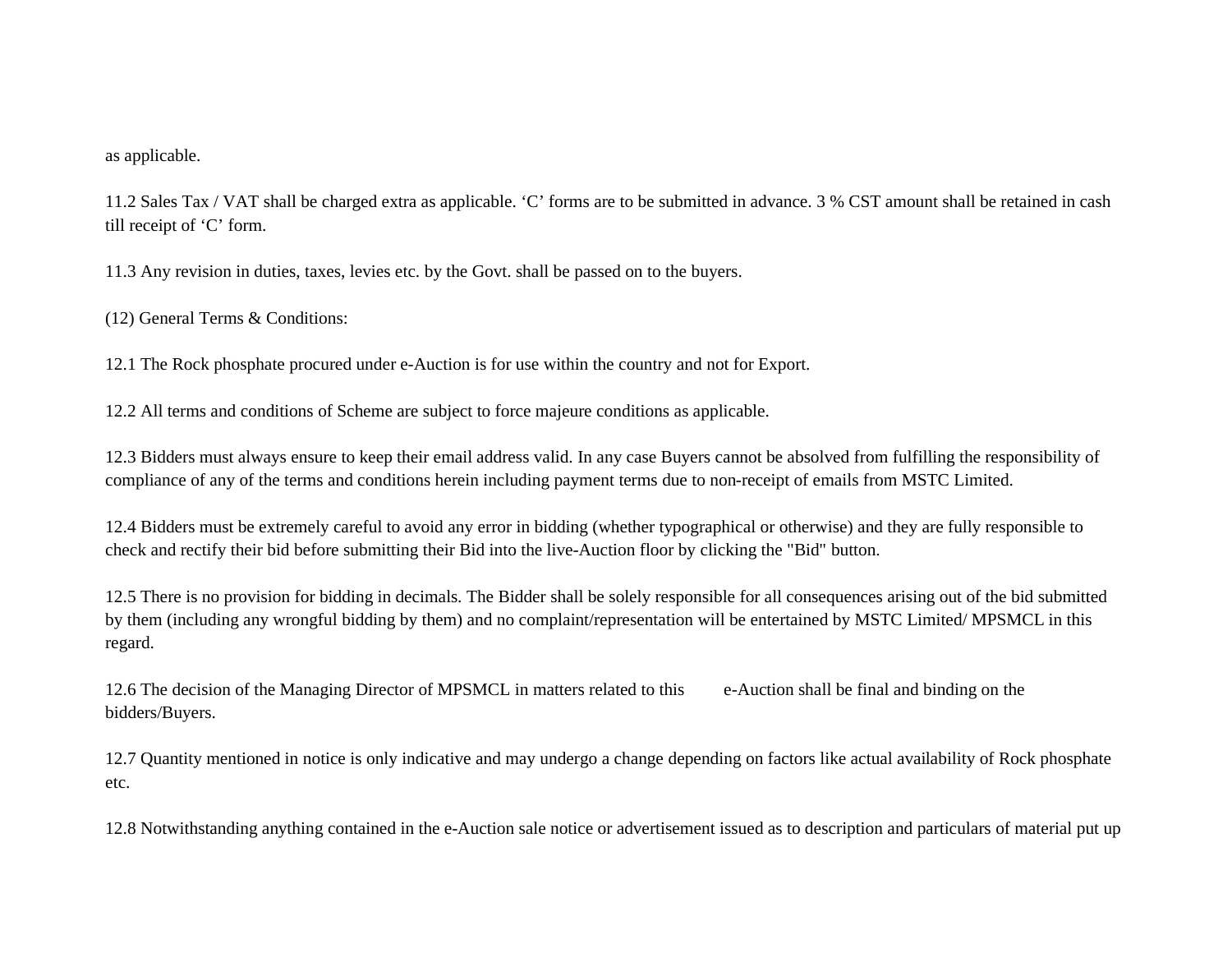for sale, the sale of the Rock phosphate is on Ex-Meghnagar Mines on "As Is Where Is" and no complaint basis only. MSTC/ MPSMCL Ltd do not give any assurance or guarantee that the material to be delivered will adhere to notice or advertisement or quality/ specification. No claim whatsoever shall be entertained on account of loss of weight due to moisture or on quality grounds. The bidder/buyer shall have to satisfy themselves regarding the quality of Rock phosphate and make their offer accordingly. No plea of misunderstanding or ignorance of conditions put forth subsequent to any confirmation of sale shall be accepted. The principle of "CAVEAT EMPTOR" (let the buyer be aware) will apply.

12.9 The dispatches are on Ex-Mines basis. Claims on Quality or Quantity beyond dispatch point shall not be entertained.

12.10 MPSMCL / MSTC Limited reserves the right to cancel the sale of Rock phosphate under this e-Auction at any stage at its sole discretion without assigning any reason thereof and no party shall have any right whatsoever to raise any claim in that regard on that count.

12.11 MPSMCL /MSTC LTD. reserves their rights to amend/modify/reject the auction deal in full/part and reserves the right to further modify/amend and revise the terms and conditions contained herein in full or in part at any point of time and no party shall have any right, whatsoever to raise any claim in that regard on that count.

12.12 Sale under each e-Auction shall be an individual, independent, unique and complete transaction.

12.13 MPSMCL /MSTC will not be in any way responsible for failure to deliver the material due to cause beyond their control such as strike, lockout, cessation of work by labourers, stoppage of work by any Government order, shortened hours, act of GOD or other causes or other contingencies whatsoever. In case of such force majeure conditions, the period of delivery shall automatically get extended proportionately. The bidder/buyer shall not be entitled to cancel the contract on these grounds.

12.14 CONDUCT DURING DELIVERY: Bidder/Buyer shall solely be responsible for movement and proper behavior of their deputies, agents, and laborers within MPSMCL premises. If any damage caused to MPSMCL's property, the buyer is responsible to make good such damage to the satisfaction of MPSMCL, and the decision of MPSMCL Limited, in this regard shall be final and binding.

12.15 STATUTORY AND SAFETY CONDITIONS: Before commencement of delivery operations, the buyer shall take group insurance for the workers under his control, which will not only cover fatal accidents, but also injuries, which may or may not result in partial or permanent disablement. The copy of cover note for insurance shall be submitted in the MPSMCL's office.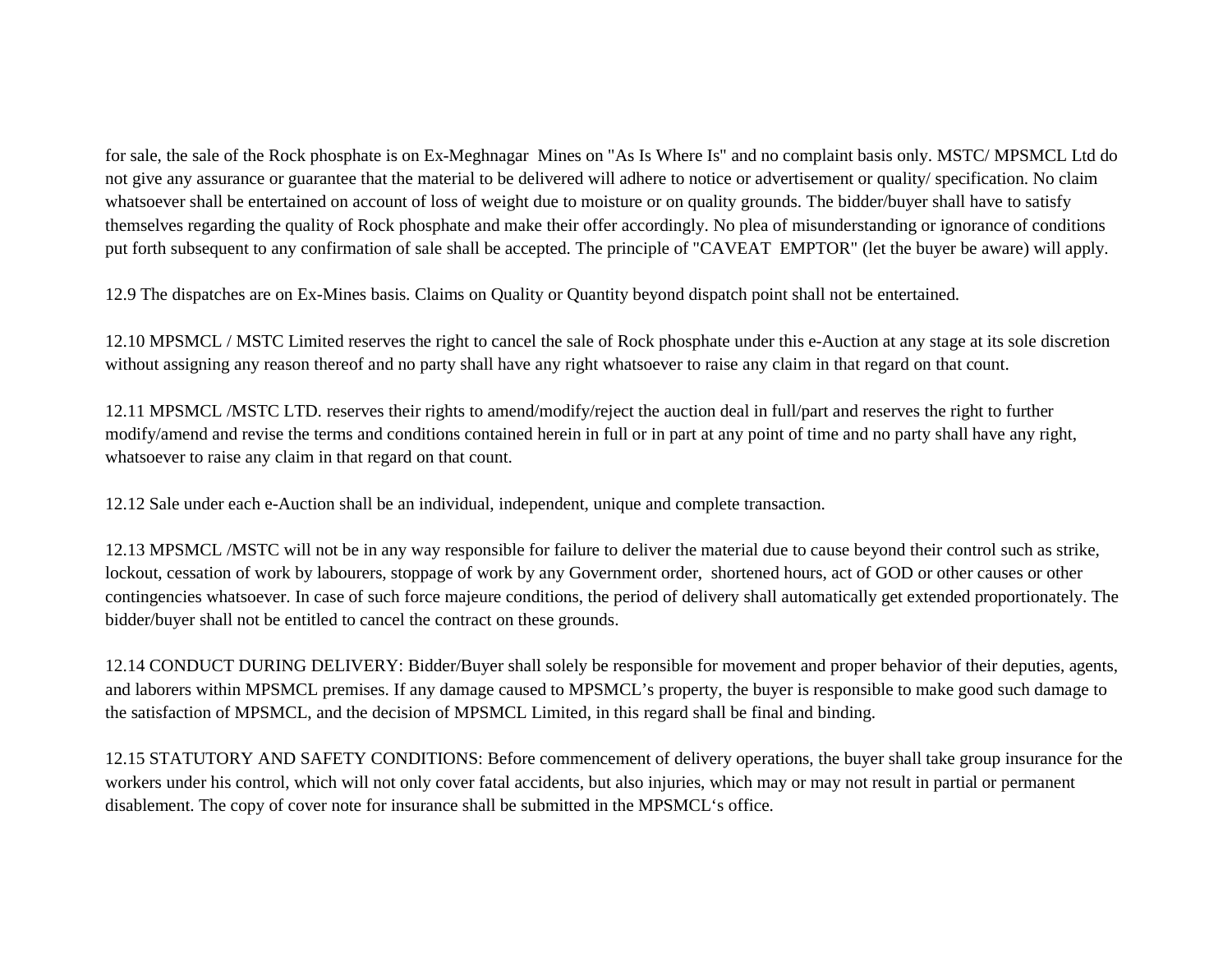12.16 COMPLIANCE WITH LABOUR LAW AND SAFETY RULES: During the delivery period, the workers employed by the buyer within the mine premises will be governed by the Mines Act, Labour Laws and Rules, Factory Act, Provision of EPF Act 1951 and MPSMCL's Security and Safety Rules as applicable.

12.17 ACCIDENTS ETC. TO BUYERS LABOURER: MPSMCL /MSTC will not be responsible at any point of time for any injuries caused to the workers engaged by the buyer due to accident within the Meghnagar Rock phosphate Project premises or at the place of work and the bidder/buyer will make available transport facility to the accident victims to the hospital and give proper arrangement for medical attention and treatment to his labourers and their representative. The bidder/buyer will be solely responsible for any claim arising out of the employment, injuries to labourers in the course of employment under any statute. It is the responsibility of the bidder/buyer to provide necessary safety appliances like hand gloves, helmet, boots etc to the labourers who are engaged for handling of the goods/Rock Phosphate.

12.18 During delivery, if any of the labourers are found not wearing the proper safety appliances; they will not be permitted to carry out the delivery works and will be sent out of Meghnagar Rock phosphate Project premises. MPSMCL reserves its right to stop the delivery work, if it is carried out in an unsafe manner.

12.19 Bidder/buyer shall arrange their own trucks/dumpers, and shall make their own arrangement for transportation of the material under supervision of authorized official of the MPSMCL.

12.20 The authorization for the men and material has to be obtained from the MPSMCL's authorized officer.

12.21 The buyer shall observe all statutory and safety measures. The suggestions given by the Mines Manager/Authorized official of Meghnagar Mines MPSMCL shall be scrupulously followed. All the labourers engaged by the buyer must wear safety kits like helmet, shoes, safety belts, gloves, etc. without which the entry is prohibited. The buyer has to make his own arrangements for accommodation and canteen facilities for his workers.

12.22 BLACKLISTING: If it is found that the bidder/buyer is not following the terms and conditions of payment/delivery or other conditions of the auction and also indulging in any malpractices either himself or by his agents, deputies or observer, such bidder/buyer are liable to be blacklisted and appropriate action will be taken as deemed fit by MPSMCL /MSTC.

12.23 No interest will be paid to the bidder/buyer on the amount paid or deposited by him and on the amount refundable to him, if any.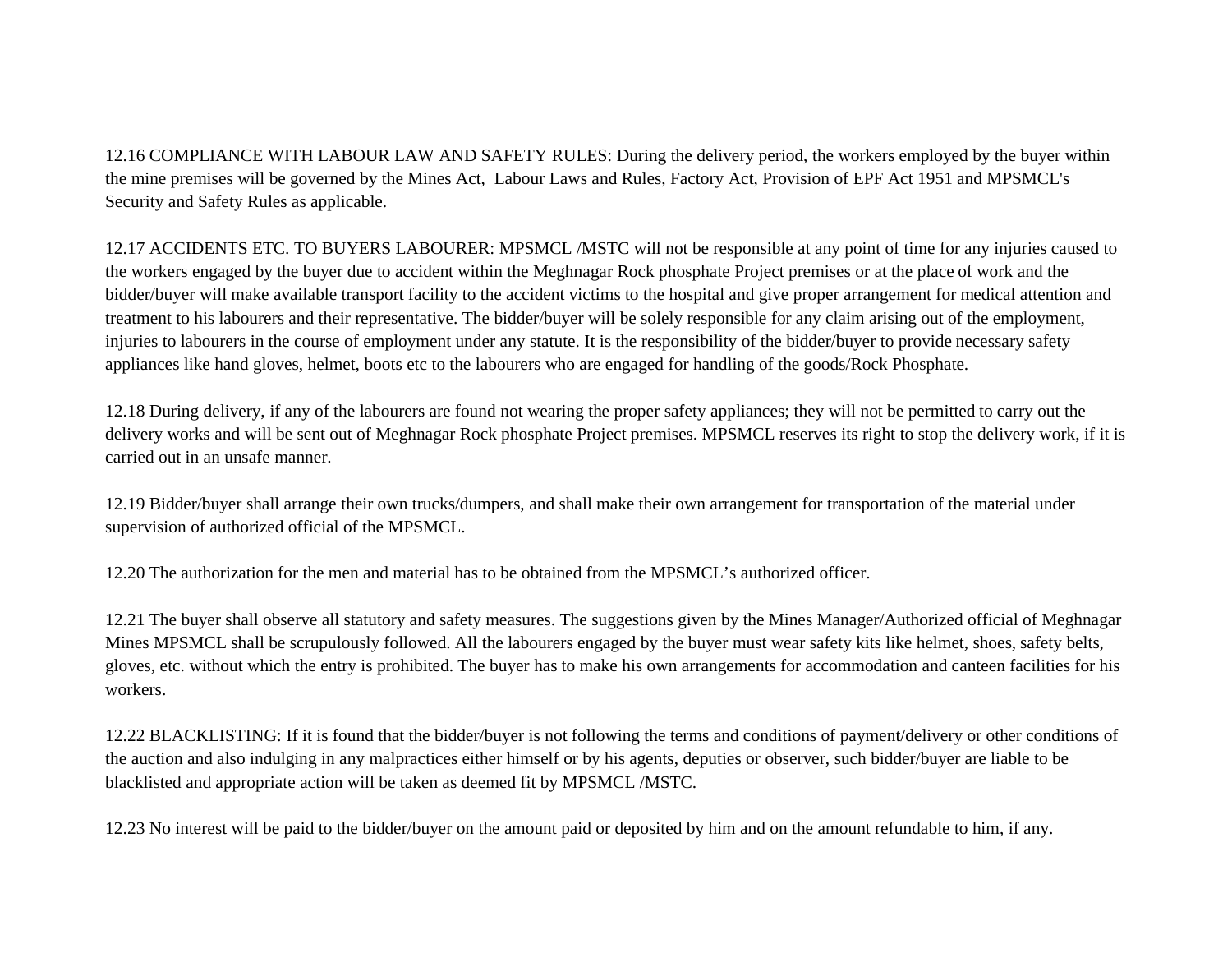12.24 Removal, loading and transportation of Rock phosphate will be allowed with the specific permission obtained from MPSMCL's officers authorized by Meghnagar Mines MPSMCL. The safety precautions and procedures shall be stringently followed by the buyer.

12.25 No Delivery of material will be given on holidays observed by MPSMCL. All deliveries will commence from 7:00A.M. and close at 3:00 P.M. MPSMCL may change the delivery time of material depending upon the site conditions. The bidder/buyer should intimate in writing in advance as to when vehicle will come for taking out the materials. The Lorries authorized by the officer-in-charge of Meghnagar Weighbridge alone will be permitted inside the Mines area for loading of the material. For the entry of vehicles in the Mines area, which is covered in the project area, the statutory obligations like valid driving license, road tax details, brake check up clearance, etc. shall be submitted to the officer authorized by the Manager Meghnagar Mines MPSMCL and their permission is to be obtained. If the bidder/buyer comes without prior written intimation and permission as above, the MPSMCL Ltd has got the right to return the vehicle without loading and bidder/buyer cannot claim for any loss towards the same. The loaded trucks/dumpers shall be permitted to move out of the Mines area after Weighment and completion of formalities at Weighbridge, Meghnagar Mines MPSMCL. After loading Rock phosphate, if the gross weight is found more than the permitted weight, the vehicle will be sent back for unloading the excess quantity to Stock Yard. If it is less, the vehicle can go for reloading the balance quantity. The spillage of Rock phosphate from the Truck near the weigh bridge shall be cleared by the buyer then and there. The empty trucks shall also be fully cleared by the buyer before taking weight.

Note:- Apart from terms and conditions mentioned here, the buyer shall also be bound by the terms and conditions mentioned in the Release Order.

12.26 The material will be delivered only to the successful bidder/buyer or to their authorized representatives. If the successful bidder/ buyer desires to authorize a representative or an agent for delivery, in such case the bidder/buyer shall produce suitable authorization letter authorizing his representative or agent to lift the materials from MPSMCL's premises.

12.27 Employees of MPSMCL /MSTC are not eligible to participate or to represent on any ones behalf in the e-Auction.

12.28 The entire area for this delivery work is under the control of Security personnel. The buyers and their authorized person's movement are restricted strictly within the delivery area only. If they are found roaming in other areas of Meghnagar Rock phosphate Project, severe action will be taken not only against them, but, also on the successful bidders/buyers for trespassing.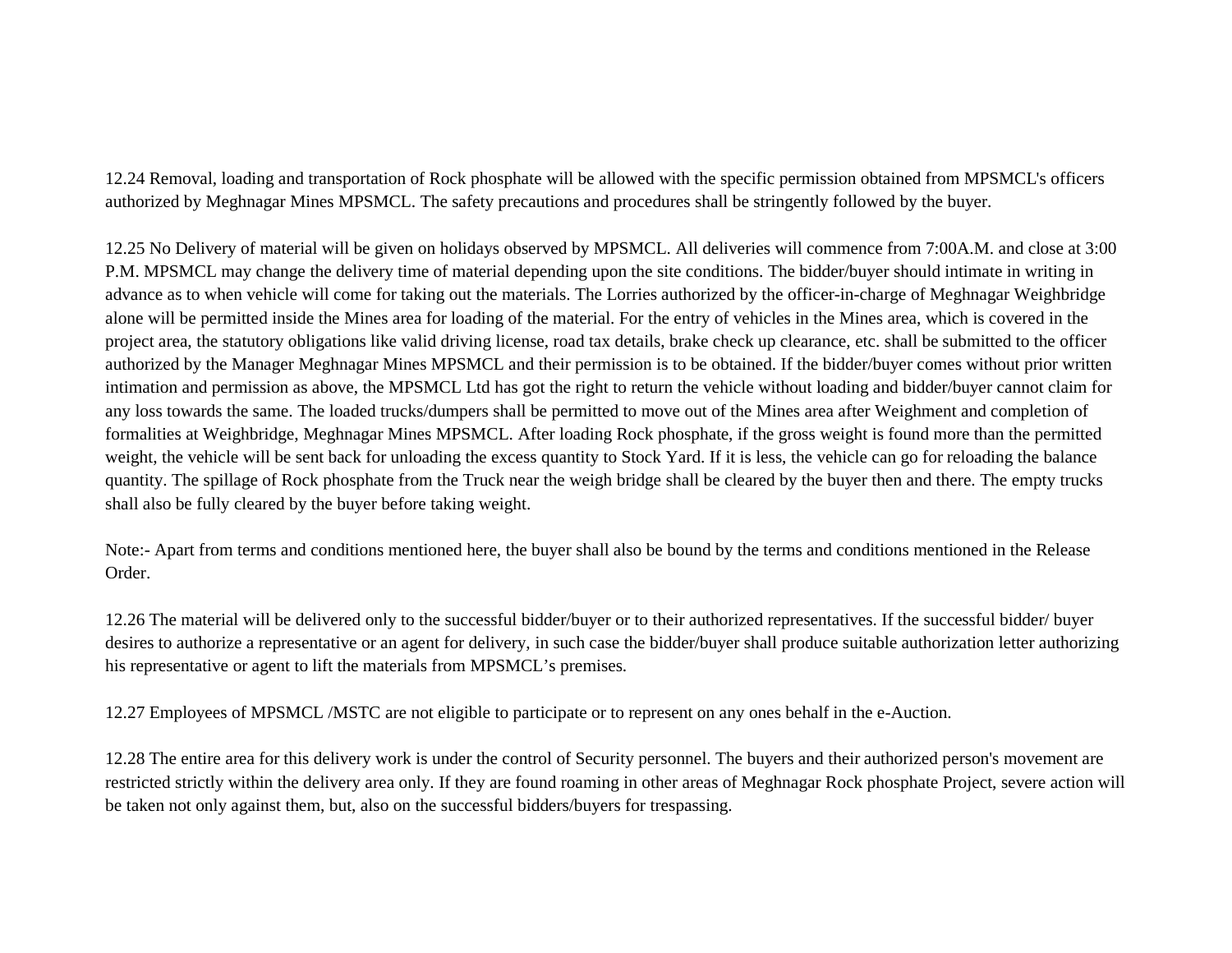12.29 MPSMCL /MSTC will not be liable for any claim and buyer shall keep MPSMCL /MSTC fully indemnified and harmless against any claim and proceedings of any of their own or against the employees or other.

12.30 In case, the bidder commits any mistake of whatsoever nature and due to any reason while bidding during the e-Auction process, no relaxation of any sort shall be entertained by MPSMCL and action as per terms & conditions of this auction to forfeit the security deposit shall invariably be made as the case may be.

12.31 TERMINATION/ BREACH OF CONTRACT: In the event of bidders' failure to fulfill any of the contractual obligations including nonlifting of the contracted materials under this agreement, MSTC/ MPSMCL's decision in regard to bidders' failure would be final and binding on the bidder. MSTC/ MPSMCL shall have the full liberty to do any or all of the following:-

Cancel the contract with immediate effect for the materials under the contract not taken delivery of, by the bidder as on that date, in which case the Pre-Bid EMD/Security Deposit and EMD along with the balance payment (if paid, any), will stand forfeited.

## AND/OR

Retain and / or adjust, recover from bidders any amount lying with MSTC / MPSMCL to the bidders credit either under this contract or any other which may at any time become payable / refundable to the bidder either under this contract or any other contract, the amount of losses or damages or claim that might be incurred by MSTC/ MPSMCL in selling the materials under contract not taken delivery of, by the bidder at bidders risk and costs. Even after such recovery / adjustment by MSTC / MPSMCL from bidder any amount as mentioned above lying with MSTC / MPSMCL, if any further amount is still found payable / refundable by the bidder, the bidder shall pay the same to MSTC/ MPSMCL on demand without any objection or demur.

12.32 MSTC shall have the right to issue addendum to the e-Auction document to clarify, amend, modify, supplement or delete any of the conditions, clauses or items stated. Addendum so issued shall form part of original invitation to e-Auction.

12.33 The bidder shall have no right to issue addendum to e-Auction document to clarify, amend, modify, supplement or delete any of the conditions or items stated therein.

12.34 ARBITRATION: In the event of any dispute and/or difference arising between the Bidder/Buyer and/or their Agent as to the construction,